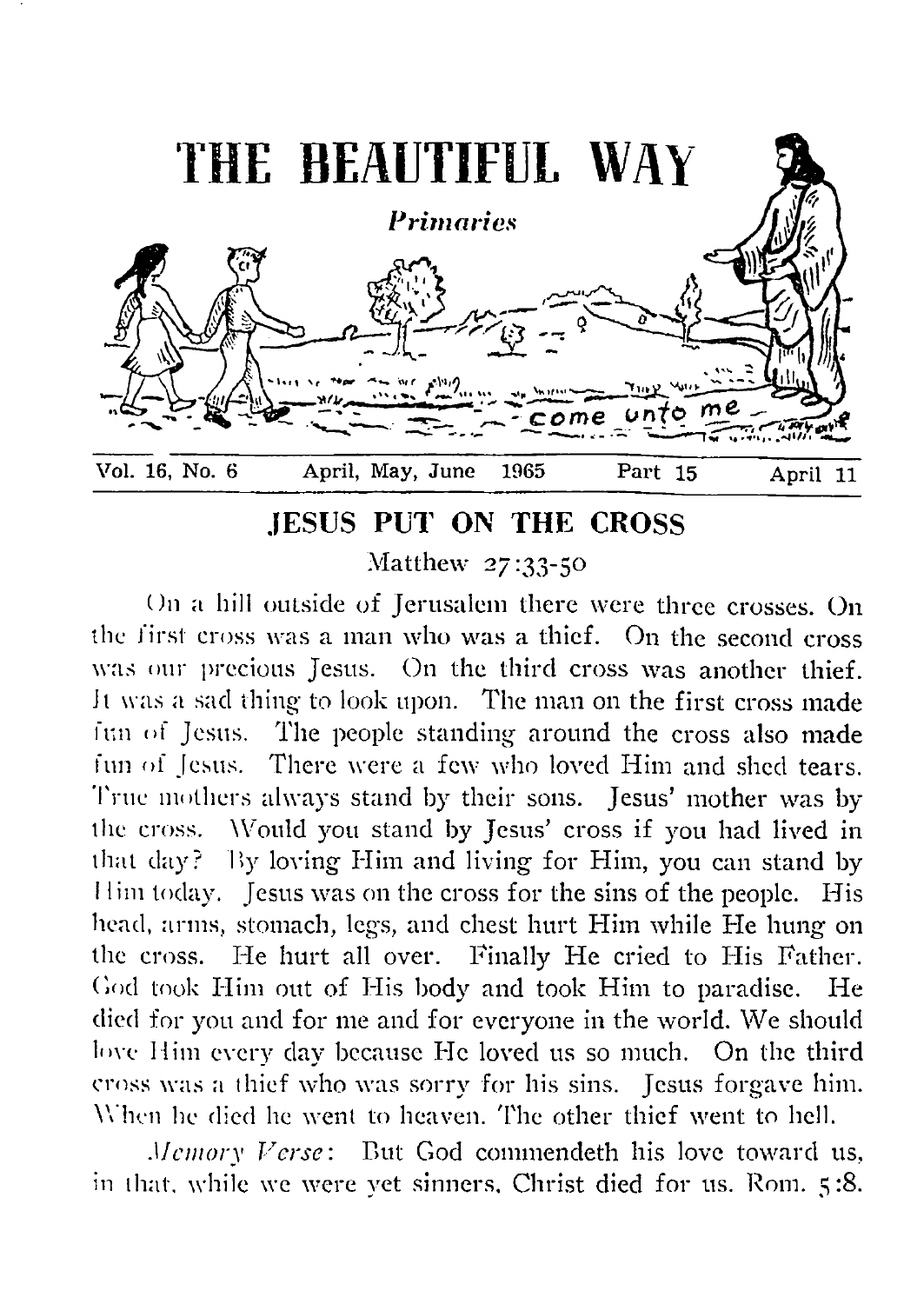## **Jessie Finds Jesus**

A little girl, in a broken down little house, stood by her mother's death-bed and heard her last words: " Jessie, find Jesus."

When the mother was buried, her father took to drink and Jessie was left to such care as a poor neighbor could give her.

One day she wandered off, unmissed, with a little basket in her hand. She went from one street to another. She had started out to find Jesus. She stopped in front of a saloon. A young man staggered out of the door, and almost stumbled over her. He swore and used the name of Jesus. "Where is He?" she eagerly inquired. He looked at her and asked what she had said.

"Will you please, sir, tell me where Jesus Christ is for I must find Him?"

"I don't know, child; I don't know where He is," the young man said in a broken voice, hopelessly.

At length she wandered on and came to a park. A woman was there who did not believe that Jesus had died for our sins. The child timidly asked her in a low voice, "Do you know Jesus Christ?"

"Jesus Christ is dead!" the Jewess said fiercely.

Poor Jessie trudged on, but soon a rude boy jostled against her, and snatching her basket threw it into the street. Crying, she ran to pick it up. The horses of a passing carriage ran over her and she knew no more until

knew she could not live until morning. In the middle of the night, after she had been lying very still for a long time, apparently asleep, she suddenly opened her eyes, and the nurse, bending over her, heard her whisper, while her face lighted up with that smile that had some of heaven's own gladness in it: "Oh, Jesus, I have found you at last!" Then the tiny lips were hushed, but the questioning spirit had received the answer. — " Answers to Prayer."

-----------------o----------------- Boys and girls, the story above is true. Aren't you glad that there is someone to tell you about Jesus? You don't have to hunt and try to find someone who knows about Jesus. Jesus is the One who died on the cross for your sins. You can ask Him to forgive you of your sins and to come into your heart. He will love you and be your very best friend. Then when you come to die like Jessie He will take you to be with Him forever. Won't that be wonderful!

— Sister M. Miles

### QUESTIONS:

1. How many crosses were outside the city?

2. Who were put on those three crosses?

3. Why was Jesus put on the cross?

4. How can Jesus be our Saviour?

5. Have you given Jesus your heart?

-----------------o--------:--------

she came to in a hospital bed. When If you turn away from Jesus He will the doctors came that night they | turn away from you. If you love Jesus He will love you.

Published quarterly in weekly parts by Faith Publishing House, 920 W. Mansur, Guthrie, Oklahoma. Marie Miles, Editor. Single subscription, 80c per year. All subscriptions to "The Beautiful Way" include the junior and primary sections.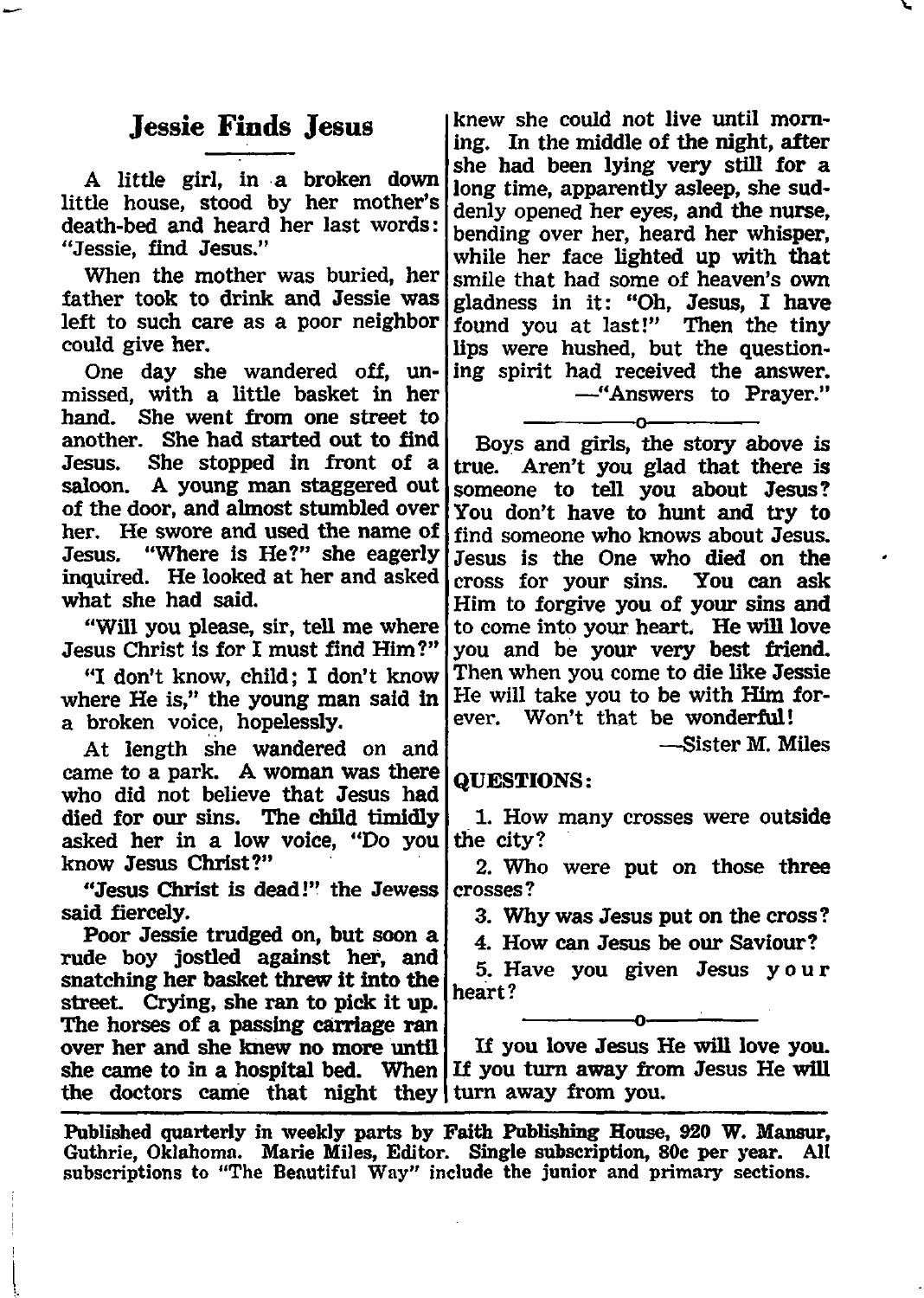

# **JESUS AROSE**

Matthew 28:1-10, 16-20

**A fter Jesus died on the cross they took Him down and put Him in a new tomb. A big stone was rolled in front of that tomb. Soldiers were put around it. They were afraid someone would steal Jesus' body. All of a sudden there was an earthquake. A bright shining angel sat upon the stone that rolled away from the tomb. The soldiers around the tomb fell down as dead men. God had taken over now. Man had put Jesus on the cross and watched Him die. Now God was bringing Him back to life. The soldiers who had been so brave now were helpless. God is great** and mighty. When we belong to God He will not let man do any more to us than He feels is best.

**Some women hurried to the tomb. They wondered who would** roll the stone away. How surprised they were to see the angel. **The angel said, " He is not here: for he is risen. Come, see the place where the Lord lay." Jesus is alive today!**

*Memory Verse:* **That if thou shalt confess with thy mouth the Lord Jesus, and shalt believe in thine heart that God hath raised him from the dead, thou shalt be saved. Romans 10:9.**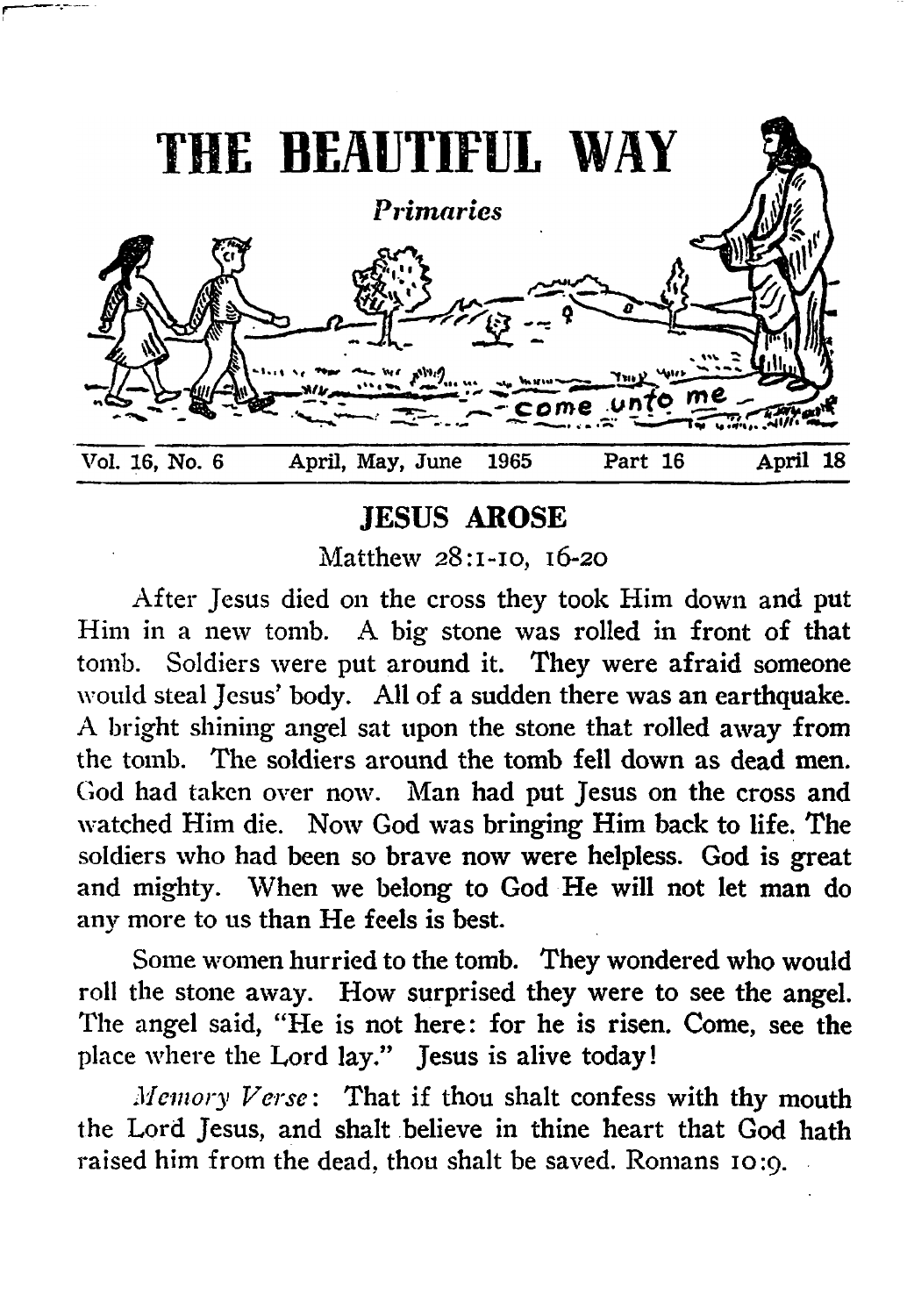## "Happy Easter"

"Happy Easter," said Sister Smith, as a broad smile flashed across her face. The boys and girls sat up real straight as Sister Smith greeted them. It was time for Sunday School to begin. Just then the door squeaked. Into the room walked a timid boy. His clothes were patched in many places, but very clean. He sat in the very last row.

"Our lesson today is about the risen Saviour," said Sister Smith. "God so loved us that He gave His only Son to die for us. Jesus was nailed to the cross for our sins. He died upon the Cross. Some men buried Him in a tomb. On Easter Sunday He arose from the grave. Today we serve a living Lord. We know He lives when<br>He lives in our hearts. If we ask He lives in our hearts. Jesus to forgive us of our sins He will. If you have never asked Jesus to come into your heart, do so today. Now we will pray."

After prayer, Sister Smith told more about Jesus and how He came out of the grave. She told how we should always love Jesus because He loves us so much.

After all the children had gone home, the timid little boy still remained in the last row. Sister Smith heard the little boy sob. Big tears were rolling down his cheeks. Sister Smith put her arm around the boy. "What is the matter?" she asked.

"Does Jesus really love little boys like me?" he asked.

"Yes, He does love you," said Sister Smith. She asked him if he wanted rise some day? 5. Will all the dead in the graves

Published quarterly in weekly parts by Faith Publishing House, 920 W. Mansur, Guthrie, Oklahoma. Marie Miles, Editor. Single subscription, 80c per year. AH subscriptions to "The Beautiful Way" include the junior and primary sections.

to pray to Jesus and ask Him to forgive him of his sins. They both knelt together and prayed. The boy asked Jesus to come into his heart and to forgive him. The Lord Jesus took away his sins. As the boy left the room he knew the true meaning of Easter. A risen, living Saviour lived in his heart. Does Jesus live in your He wants to live in your<br> $F$  is loves you.  $-F$  P. heart. Jesus loves you.

### ---------------- o----------------- A NEW BODY

One time I watched some eggs as they hatched out. They were in a big glass box where it was kept warm by lamps. The eggs began to crack and then would roll some. Soon one broke open and out came a little baby chick. It is wonderful how an egg can turn into a baby chicken, isn't it? Only God can do that. Boys and girls, some day God is going to give us a new body. In that new body we will never be sick. We will be with God in heaven. Because Jesus arose from the grave we will arise with a new body some day.

— A. M. Miles

#### QUESTIONS:

1. What day of the week did Jesus arise?

-----------------o----------------

2. Who was sitting on the stone at the tomb?

3. What did the angel tell the women?

4. What message did the angel give to the women?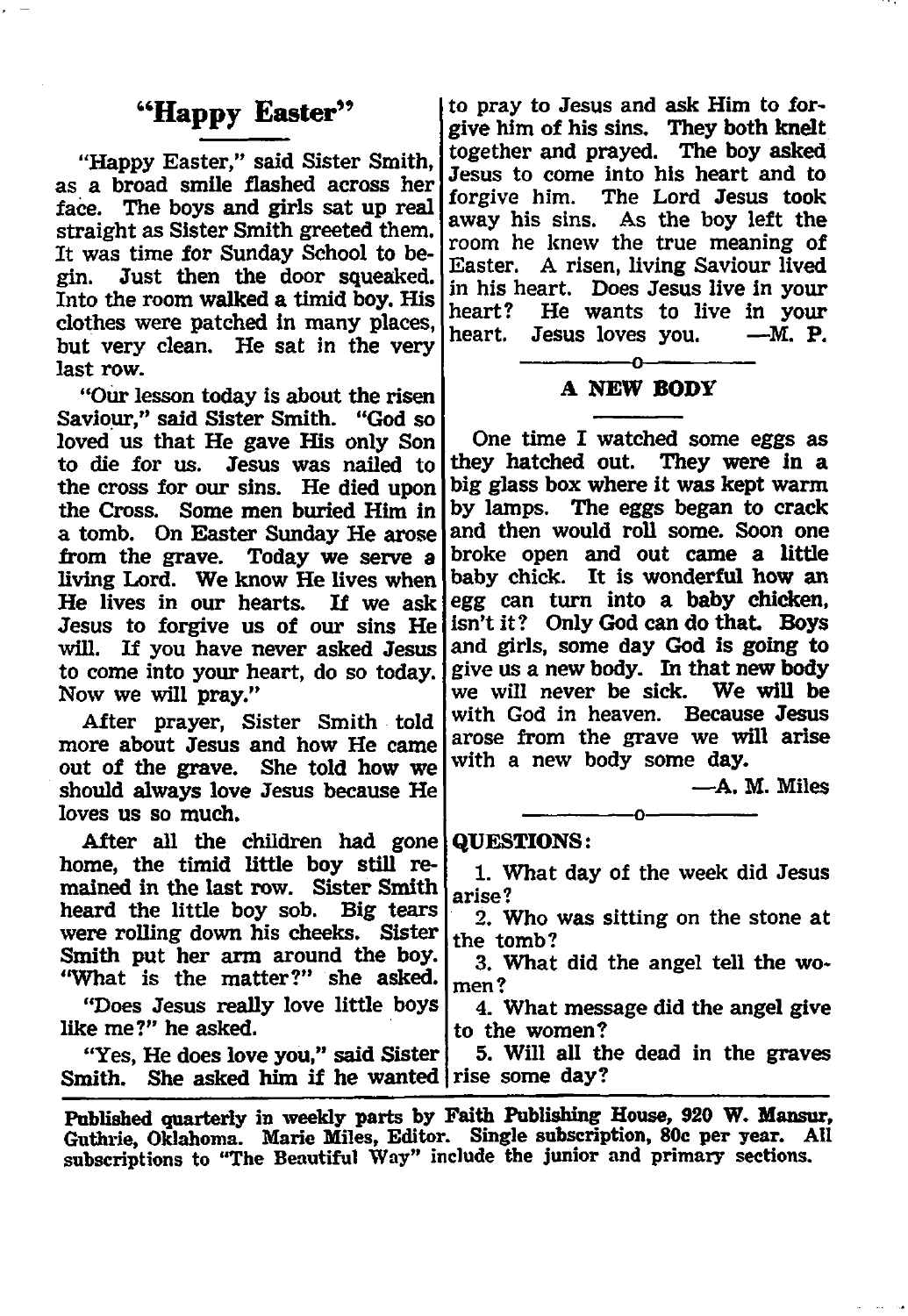

**SIN BRINGS TROUBLE** 

2 Samuel 12 :1-10

Nathan, the prophet, told King David a story. A poor man had just one little lamb. It was a pet. The children all loved it dearly. A rich man had some company. He did not take of his many, many lambs but took the poor man's only lamb to feed to his company. When the king heard this he was angry. He said, " The man who did this shall surely die. He shall give the poor man four times as many as he took." The prophet Nathan said. "Thou art the man." David was surprised. Nathan told him that he would be punished because he took a man's wife and then sent this man to the front of the battle to be killed. David might have thought he had this sin covered. No one can cover anything from God. David was sorry. He wept before the Lord. He asked God to forgive him and wash him whiter than snow. He begged God to give him a clean heart. God heard his cries and forgave him. But David had trouble in his family. One of his sons tried to take his throne from him. It never pays to do wrong. Be sure your sins will be found out.

*Memory Verse*: Create in me a clean heart, O God. and renew a right spirit within me. Psalm 51:10.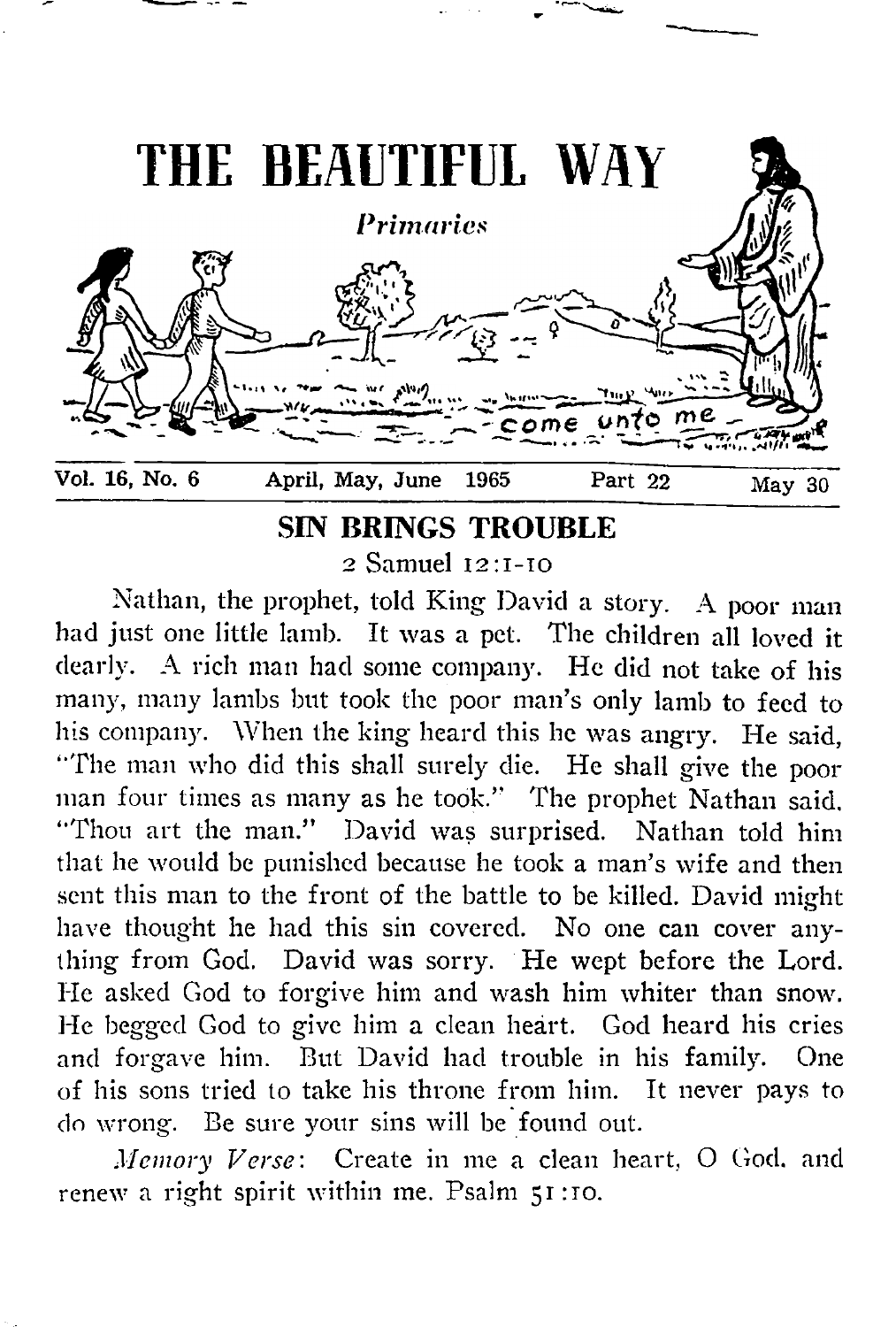## **Rattle The Chain**

My father kept sugar in lumps in his trunk. I knew I should not take it. My aunt was teaching my cousin to sew and my brother had gone to the field. I was lonesome. The old trunk was under the bed, and I knew the sugar was there. I wanted it so badly that I slipped a lump out and went to the old wheat granary to eat it. A log chain hung from the ceiling. I began to rattle the chain because I was afraid someone would<br>hear me eat the sugar. The house hear me eat the sugar. was about 15 steps away from the granary. Of course no one could hear but I knew I had done wrong and my conscience hurt me. I knew I had stolen the sugar.

Later my cousin came and I told her about the lumps of sugar in the trunk. I got her a lump and one for myself. We went to the granary to eat it. With two eating the sugar I thought it would make so much noise that we both should rattle the chain real loud so no one could hear us eat it. My cousin was a little older than I and she knew that no one could hear us. She was tickled at doing such a thing so she played a trick on me. She got me to get another lump of sugar and while I ate it and rattled the chain she told the joke to others. To my great surprise when I looked up the whole family and hired men were standing there looking and laughing at me. My father asked me what I was doing. I told him I was playing with the chain. He asked "What else are you doing?" I saw

my cousin with them and I knew that she had told it to all of them as they had come to eat dinner. I was given away at my first attempt to steal. My father was going to whip me but the others begged him not to as they thought it was so funny. With a promise that I would not steal any more sugar my father let me off.

 $\sigma$  and  $\sigma$  and

— Willis M. Brown

---------------- o---------------- We might try to hide things from others but God sees it all. We can't do wrong and get by. Stealing is sin and God makes us feel badly in our hearts when we steal or lie. So be sure that you do not disobey God's law. It is sin to do wrong. Sin must be punished. Jesus has taken must be punished. our sins and was punished on the cross for us. We must come to Jesus and ask His forgiveness for sin. We must believe that He has borne them for us. We must be sorry we have sinned. We must quit sinning. We do not want to sin anymore. Jesus will forgive us. We want to love Jesus and pray to Him every day to help us.  $-M$ . Miles

#### QUESTIONS:

1. Who told King David a story?

---------------- o-----------------

- 2. Can you tell the story?
- 3. What sin had David committed?
- 4. Can we cover our sins?

------------------------------------- o --------------------------------------

5. What are we to do when we know we have sinned?

What do you do when the devil comes knocking at your heart's door? I tell him that no one is at home.

Published quarterly in weekly parts by Faith Publishing House, 920 W. Mansur, Guthrie, Oklahoma. Marie Miles, Editor. Single subscription, 80c per year. All subscriptions to "The Beautiful Way" include the junior and primary sections.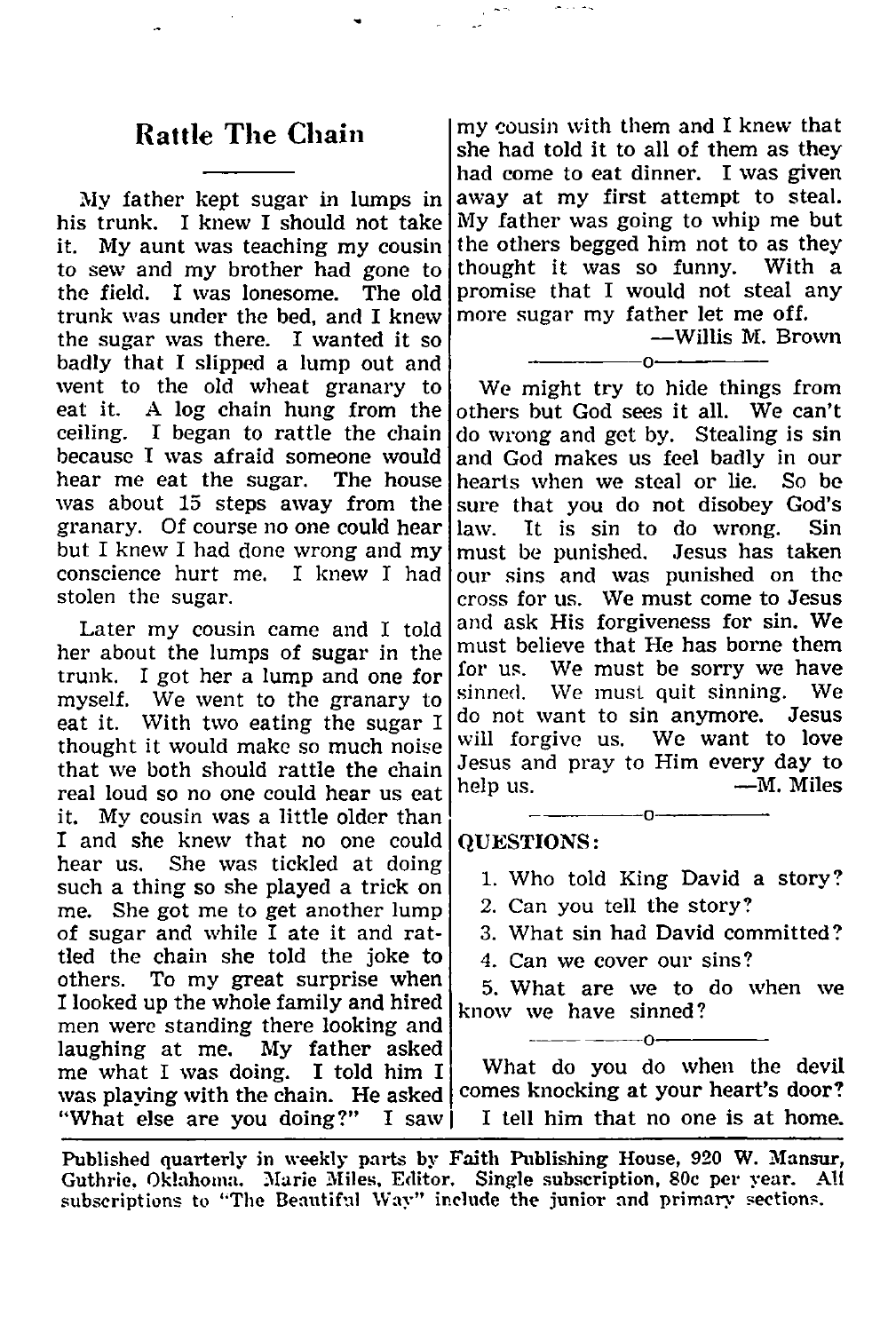

# **SOLOMON DOES WRONG**

**i** Kings 9:15, 20, 21; 10:21, 22; 11:3, 4

**Our lesson today tells us how great Solomon became. He forced men to work for him. They built big houses. They built big cities. In those days they did not have cars but they had horses. Solomon had hundreds of stables built for his horses. This took a lot of men working to do this. They did not have big machines to work with. Solomon also had a lot of ships. These ships went to other countries. They brought back gold, silver, ivory, apes and** peacocks. I am sure Solomon had a big zoo. His throne was made of ivory and covered with gold. He had beautiful gardens and many fountains. He had all the riches that could be had, almost. But this did not bring happiness to him. He called it all vanity **which means nothing. God is the only one who can give us real happiness. Riches will not make you happy.**

**When Solomon grew old, his many wives turned him away** from God. He worshipped idols like they did. How sad this was!

*Memory Verse:* For it came to pass, when Solomon was old, that his wives turned away his heart after other gods and his heart **was not perfect with the Lord his God, as was the heart of David his father. 1 Kings 11:4.**